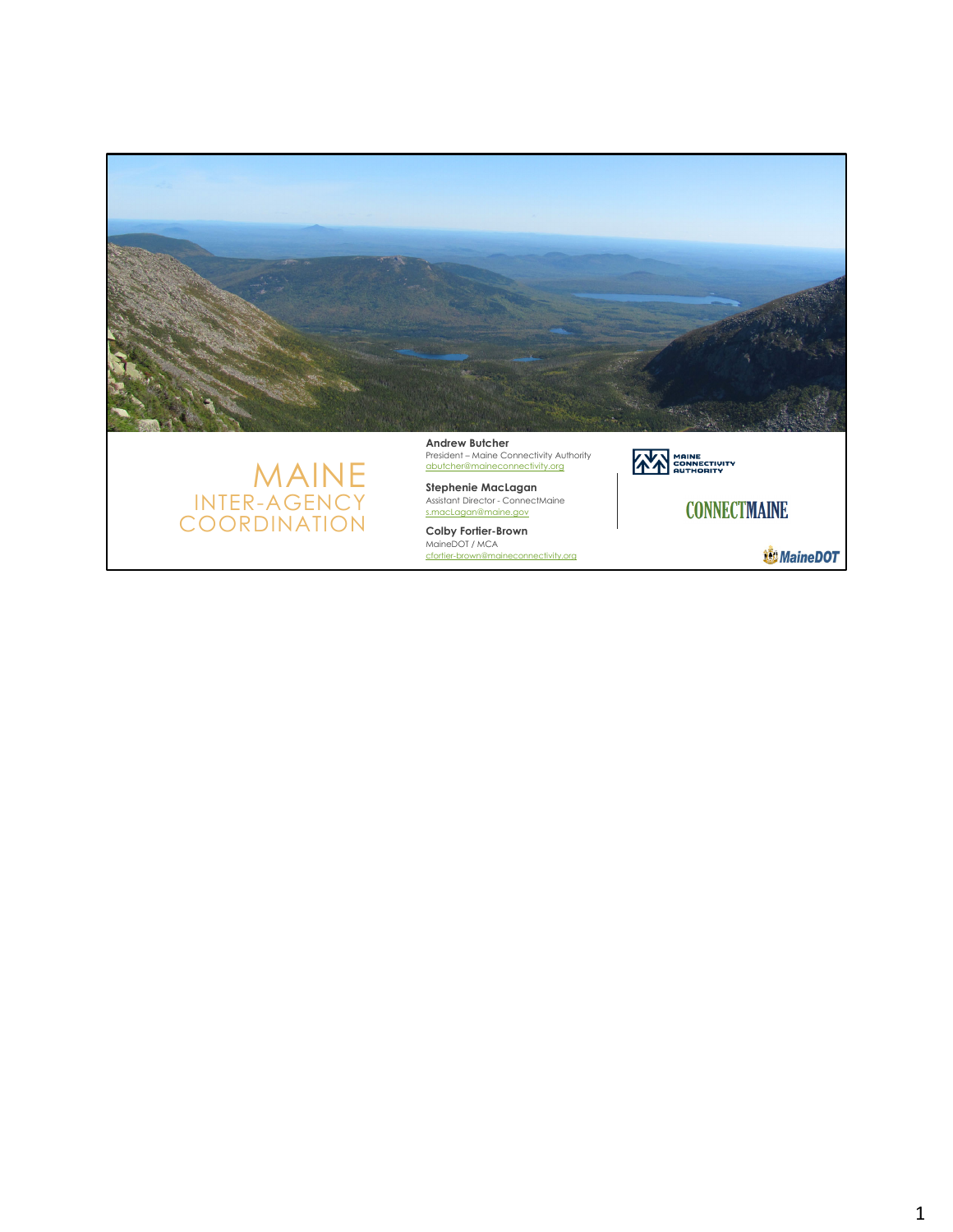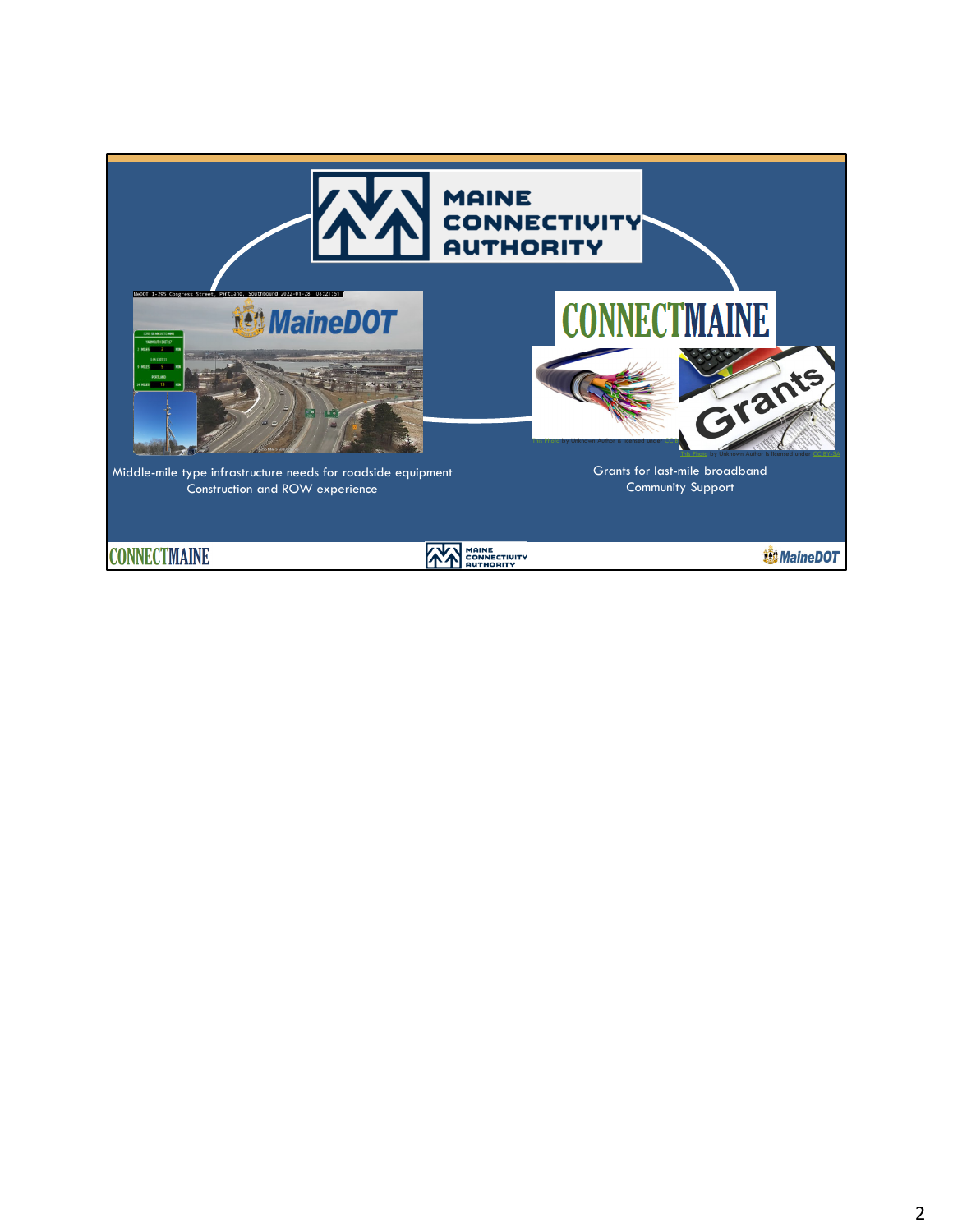

•There should be secure, affordable, reliable, competitive and sustainable forward-looking **advanced communications technology infrastructure to meet current and future needs**;

•All residents, businesses and institutions in the State should be able to **take full advantage of the economic, health, educational and other opportunities** available through connectivity services; and

•**Existing public and private infrastructure will be used effectively and efficiently** in the public interest to provide communications technology infrastructure in all areas of the State

**CONNECTMAINE** 

**EXAMPLE CONNECTIVITY** 

**WMaineDOT**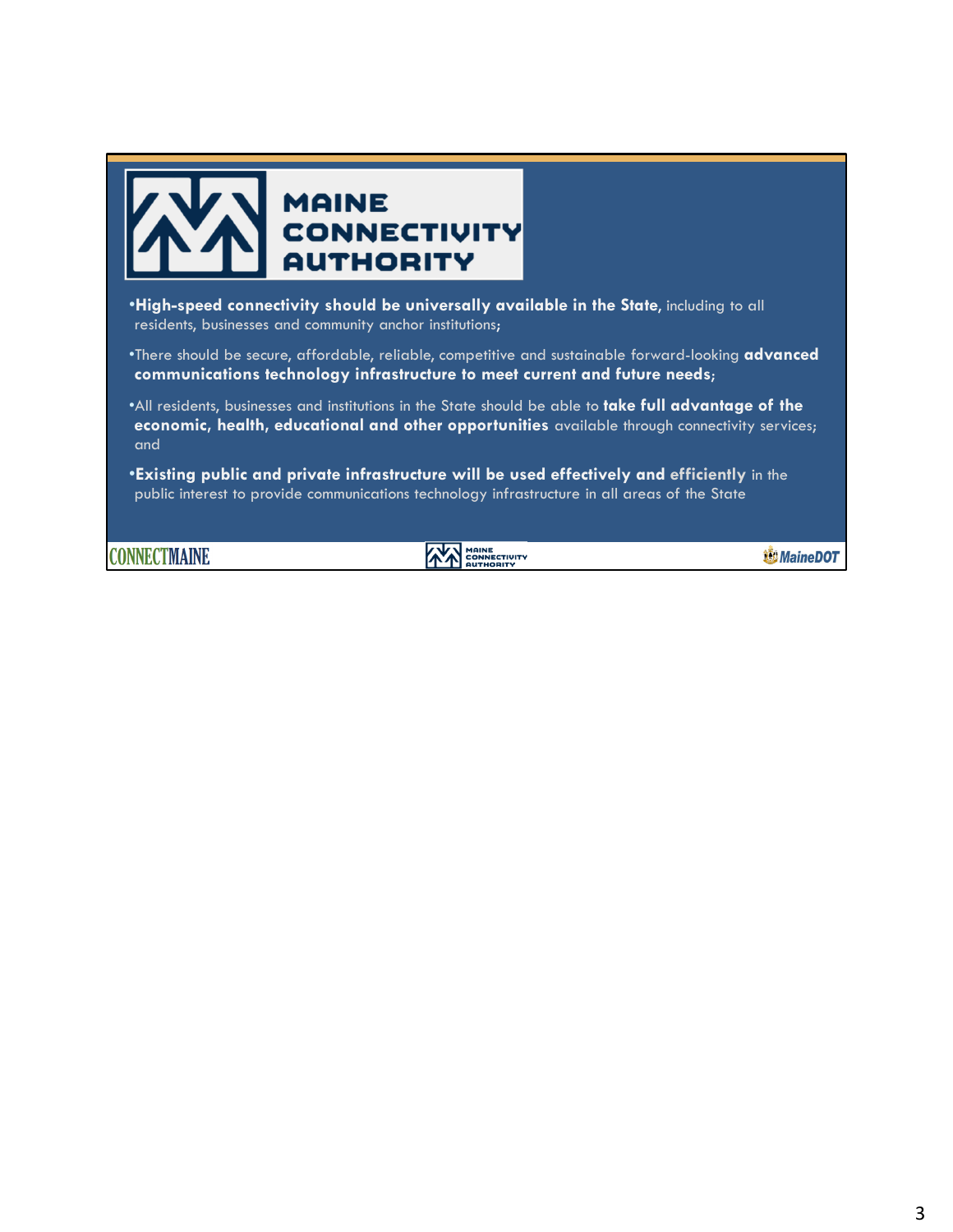| HOW WE'RE COOPERATING<br>with each other and others                            |                  |
|--------------------------------------------------------------------------------|------------------|
| <b>MAINE</b><br><b>CONNECTMAINE</b><br><b>CONNECTIVITY</b><br><b>AUTHORITY</b> | <b>錢MaineDOT</b> |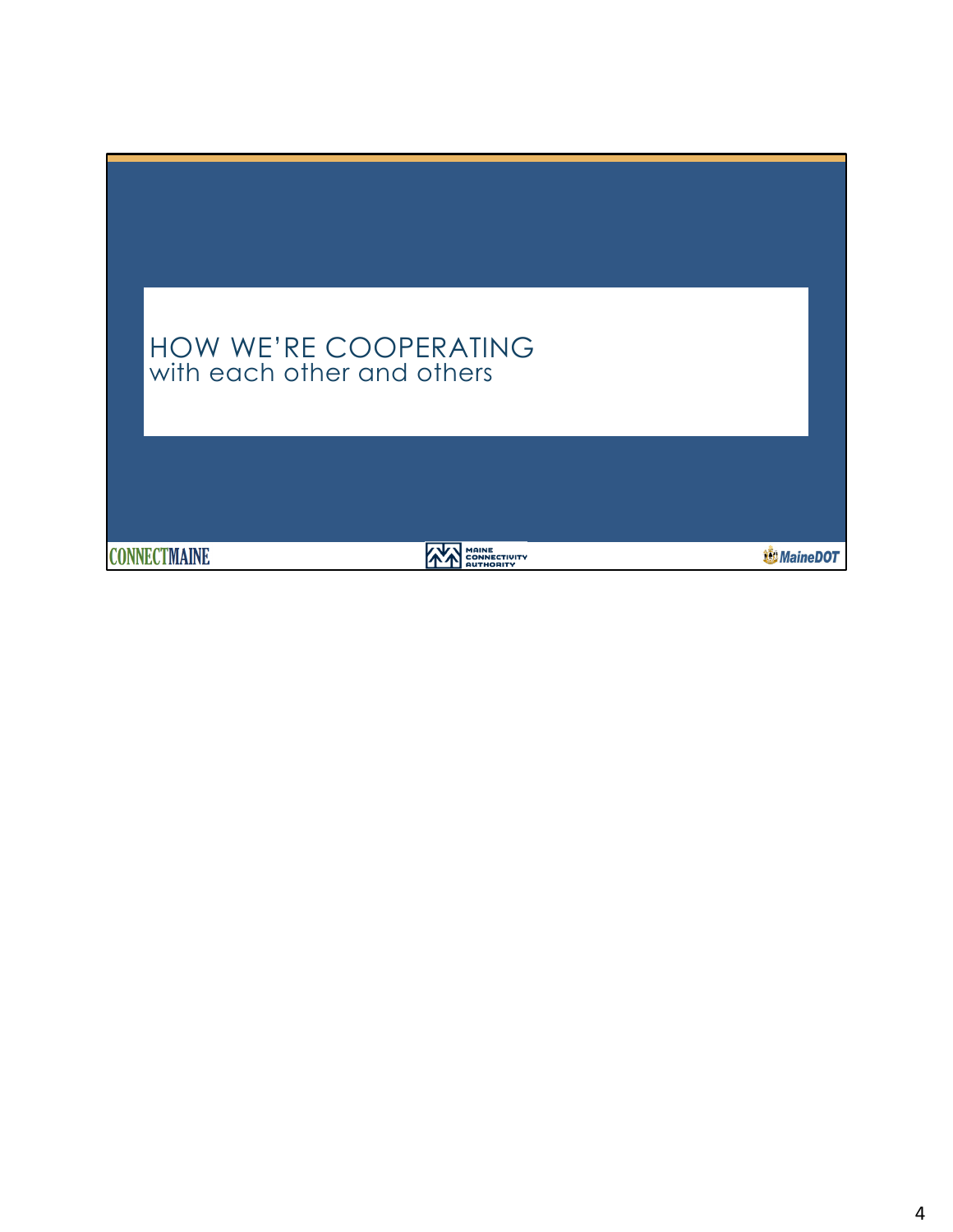## ConnectMaine INTER-AGENCY EFFORTS

### **Examples Lessons**

- Deployed federal CRF with DOE
- Fostered PPPs with FAME
- Developed CRM with OIT
- Outreached with Networkmaine
- Supported NGA grant with DOL
- To plan joint use of broadband with DOT & grid modernization

- Broadband is the work of all state agencies and all sectors
- Takes time & patience
- Build on strengths of each partner
- Development doesn't equal implementation
- Multi-sector planning would help

### CONNECTMAINE

## **AN MAINE**

**WMaineDOT** 

ConnectMaine uses interagency collaboration for activities like deploying federal coronavirus relief funds. The State of Maine Broadband Action Plan emphasizes the importance of cross‐sector, stakeholder engagement, specifically: interagency cooperation, fostering public‐private partnerships, and coordination among the Governor's Office, Department of Economic and Community Development, Department of Education, Office of Information Technology, the University of Maine System, federal agencies, and private and community partners. ConnectMaine has started to work with the DOL Workforce Investment Boards on an NGA grant to develop a strategic plan for workforce digital skills and engagement. Another task or idea for the future is creating a plan to facilitate the colocation and joint use of broadband with intelligent transportation and grid modernization deployments.

This type of interagency effort takes time and patience to develop and implement. A multi-sector shared plan could be created by working with key stakeholders. Such a plan would develop actionable steps toward these types of collaborations, identify ways to financially support the work, and avoid creating redundancy in efforts to collaborate and ultimate deploy broadband statewide. Broadband is the work of all state agencies, of all sectors. ConnectMaine builds on the strengths of each partner, bringing together people, knowledge, funds and strategies, to support local and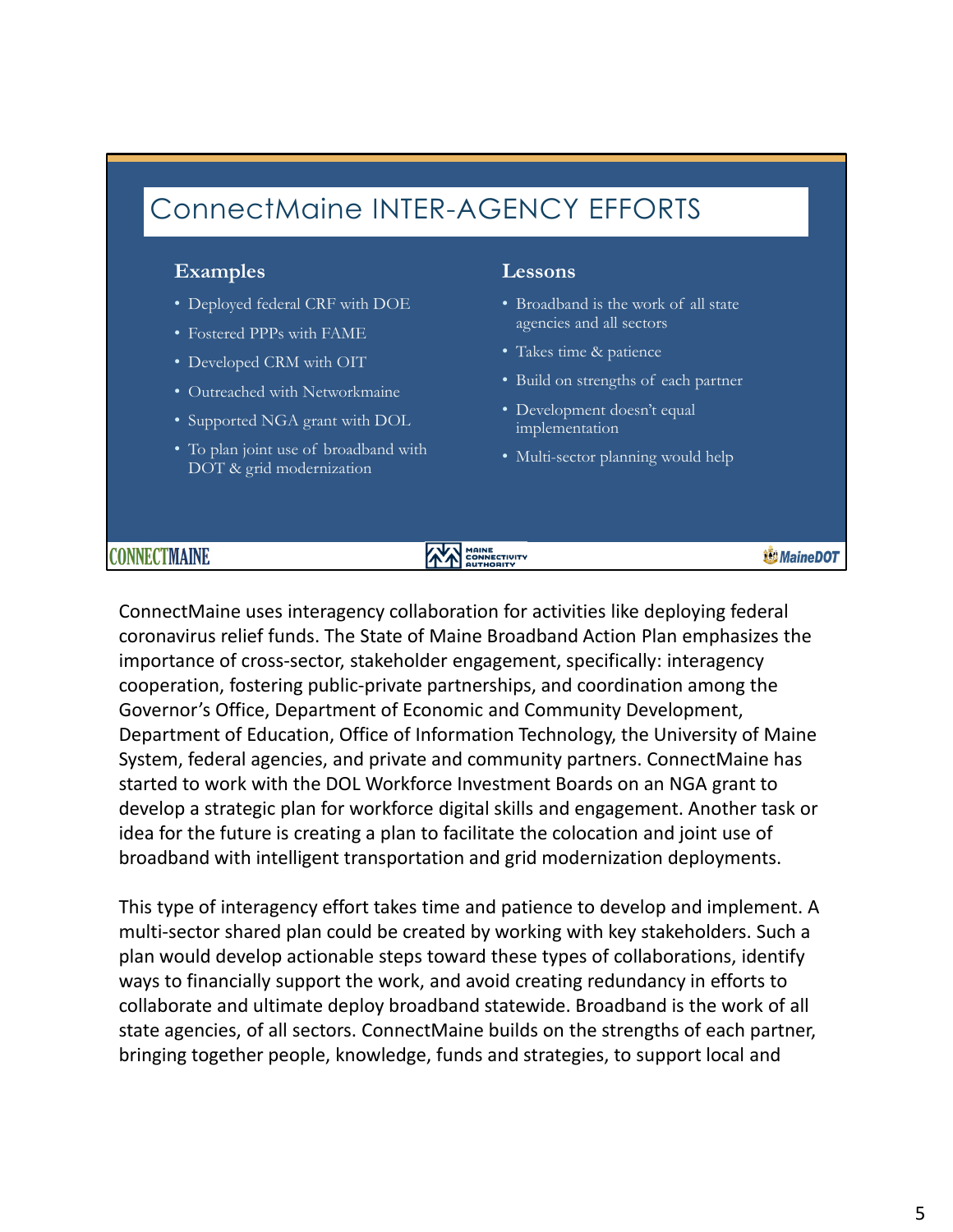regional work to expand broadband statewide.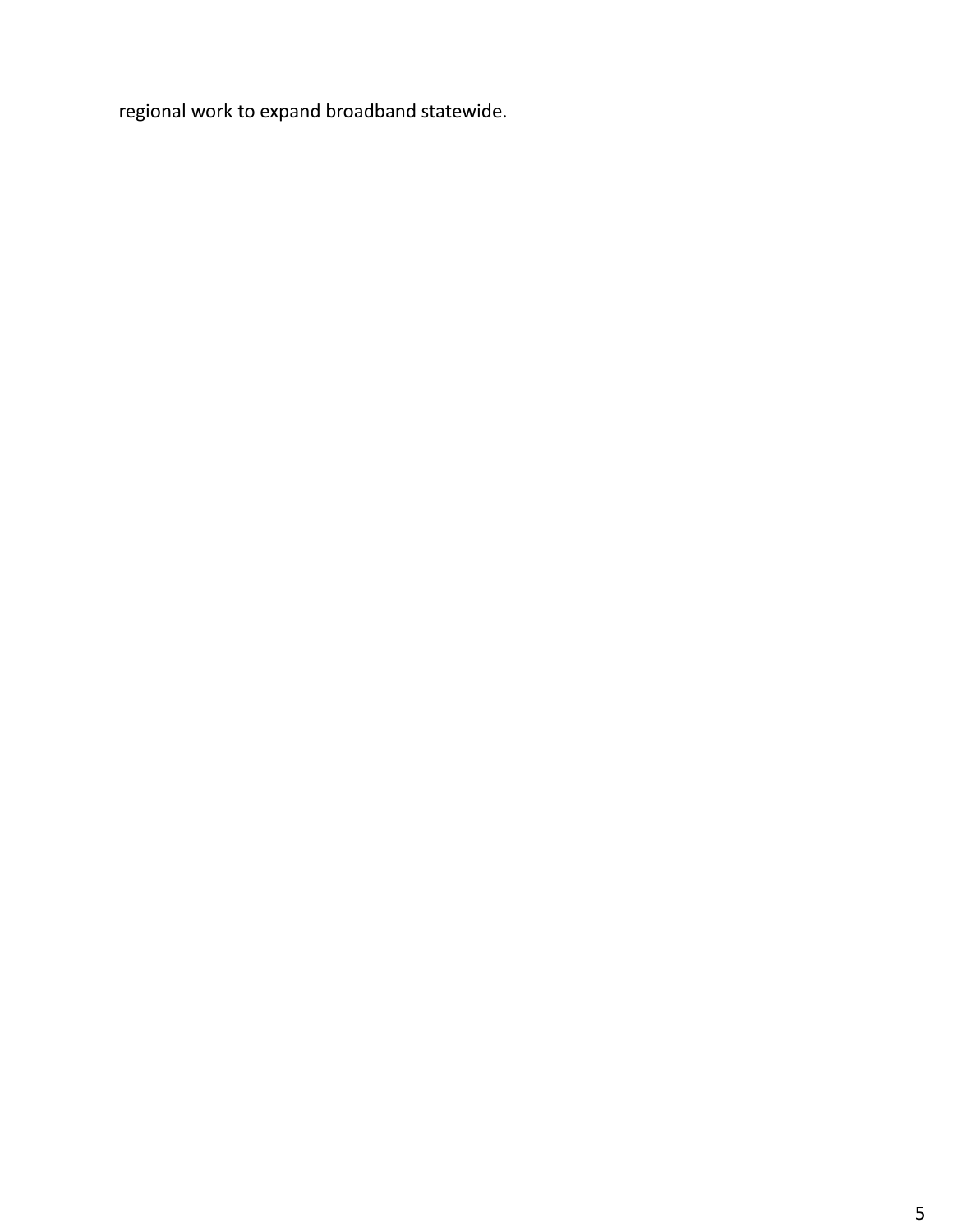